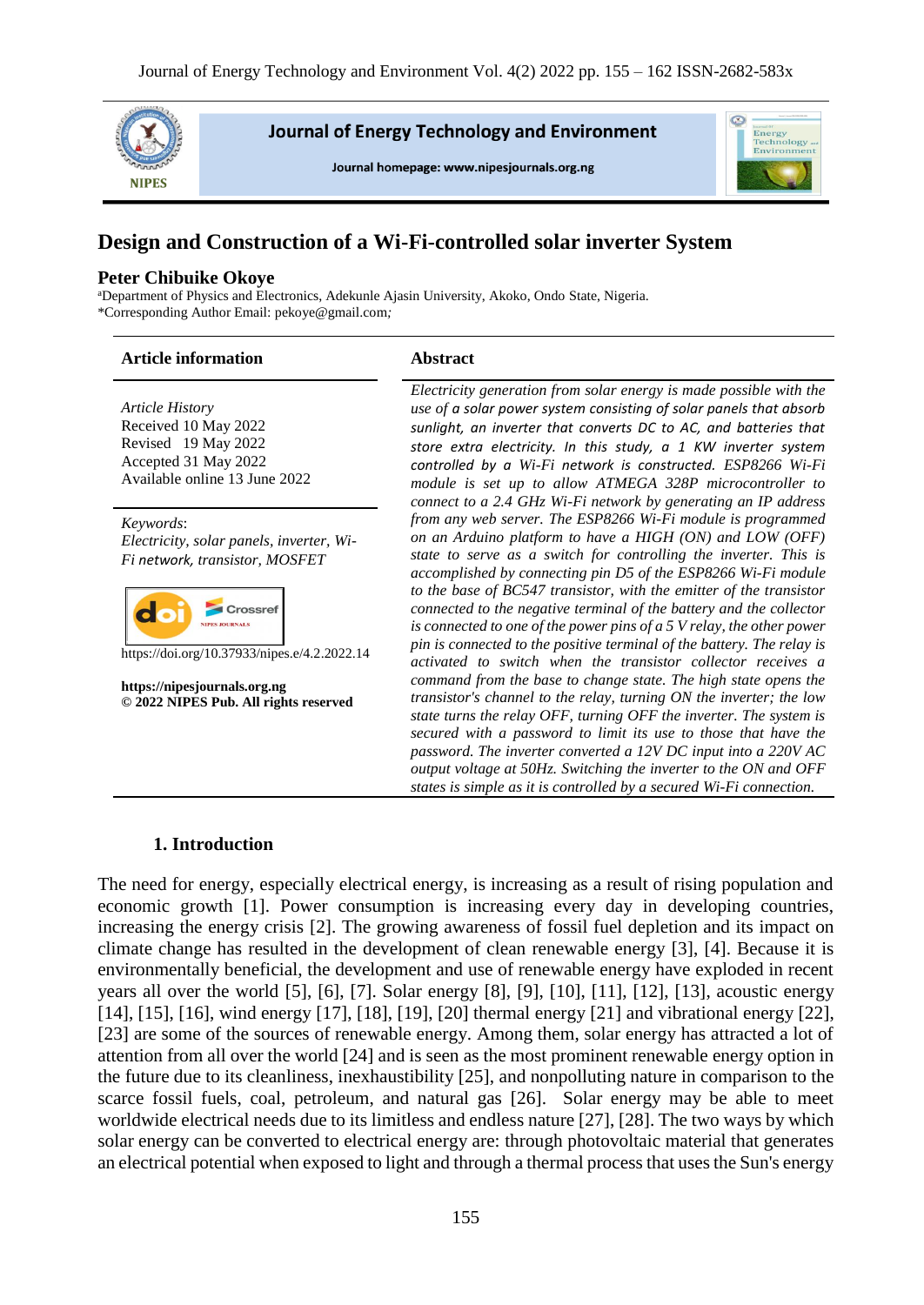to heat a working fluid in an electricity-generating cycle [29]. When considering photovoltaics, a solar power system is required to capture solar energy from the Sun.

A solar power system is a device that uses the energy from the Sun to generate electricity. It is made up of solar panels for absorbing sunlight, an inverter to convert DC to AC, and batteries for storing excess electrical power. Photons of energy from the Sun are allowed to hit the solar panel and are absorbed by semi conductive semiconductors like silicon. Negatively charged electrons are ejected from their atoms, allowing them to move freely through the material and generate energy. In a silicon panel, the opposite positive charges which are also formed are referred to as holes, and they flow in the opposite direction of the electrons. The photovoltaic cell turns the energy into usable direct current (DC) electricity through this process. Because this energy is required for immediate and subsequent usage, it is briefly stored in a battery before being delivered to an inverter circuit, which converts DC electricity into the 220-240 volt alternating current (AC) that is needed in houses to power some electronic devices.

In this study, a Wi-Fi-controlled inverter system has been designed and implemented with the help of ESP8266 Wi-Fi module, ATMEGA 328P microcontroller, and other electronic components. The ATMEGA 328P microcontroller is programmed to connect to a 2.4 GHz Wi-Fi network to control the inverter using ESP8266 Wi-Fi module. The ESP8266 Wi-Fi module is configured with a HIGH (ON) and LOW (OFF) state on an Arduino platform to function as a switch to operate the inverter. The system is password-protected, limiting access to those with the password. This study attempts to simplify switching the inverter to the ON and OFF states by using a Wi-Fi connection and reduce electrical energy wastage by limiting the number of people who can access and operate the solar inverter system.

An inverter is a device that can convert Direct Current (DC) electricity to Alternate Current (AC) electricity [30]. It is made up of a series of electronic components. Even when the AC mains supply is unavailable, it delivers a continual AC supply at its output socket. When the mains supply is available, the charger circuit keeps the battery charged, and when there are no mains supply, the inverter circuit converts the DC power stored in the battery into a 220V/50Hz AC supply, which may be used to power any typical electronic equipment. The inverter is a better extra power source since it uses semiconductor power devices such as thyristors and bipolar transistors for voltage amplification, and MOSFETs as power switches. The inverter makes less noise, has a fully automatic switchover function, poses no environmental risks, costs less to maintain, and is more compact [31].

# **2. Methodology**

In this work, the ATMEGA 328P microcontroller is used to control the inverter's duty cycle and the dead time for better efficiency in terms of power delivery and stability. Two Pulse Width Modulation (PWM) signals are generated from pin 15 and pin 16 of the ATMEGA 328P microcontroller as outputs. These two output signals are two halve cycles that are combined to form a perfectly sinusoidal waveform with a frequency of 50 Hz. The signals are fed into the buffer circuit which consists of three Metallic Oxide Semiconductor Field Effect Transistors (MOSFET) that are connected in such a way that their drain and source are in parallel on both sides and the gate of each MOSFET is limited with a  $4.7K\Omega$  resistor and connected to pin 15 and pin 16 of the ATMEGA 328P microcontroller for current amplification.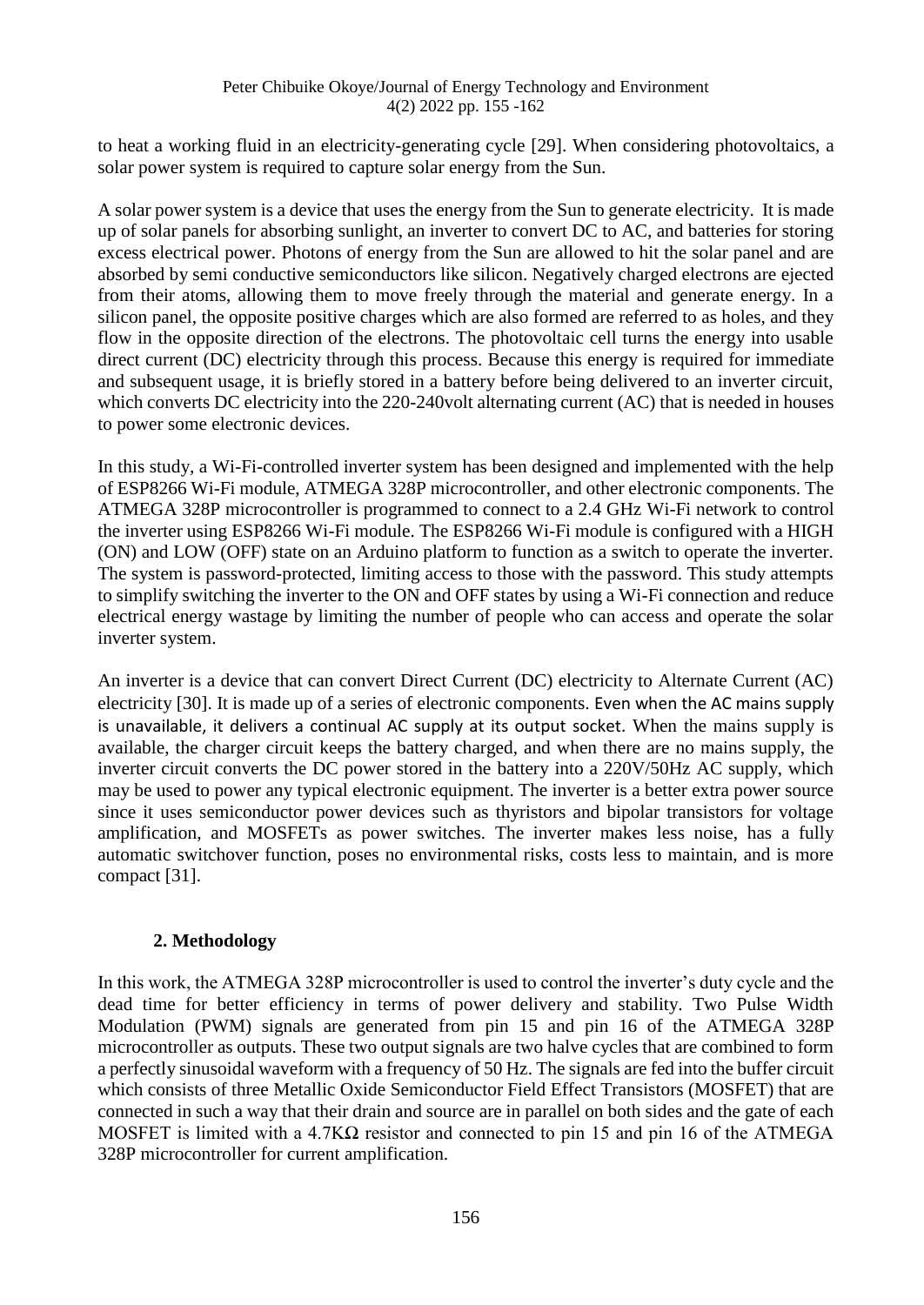

Fig 1: MOSFET placed on a heat sink

The control of the inverter is achieved by using the ESP8266 Wi-Fi module. ESP8266 Wi-Fi module is programmed to enable the ATMEGA 328P microcontroller to connect to a 2.4 GHz Wi-Fi network by popping up an IP address on any web server. The ESP8266 Wi-Fi module is programmed on an Arduino platform to have a HIGH (ON) and LOW (OFF) state to serve as a switch for controlling the inverter. The switching is achieved by connecting pin D5 of the ESP8266 W<sub>i</sub>-Fi module to the base of BC547 transistor while the emitter is connected to the negative terminal of the battery and the collector is connected to one of the power pins of the 5 V relay, the second power pin is connected to the positive terminal of the battery.



Fig 2: ESP8266 Wi-Fi module

The transistor serves as a switch where the collector activates the relay to switch after receiving the command at the base of the transistor to change the state to high or low using a toggle switch from an IP address. The high state will open the transistor's channel to the relay thereby switching ON the inverter, the low state will switch the relay from the ON-state to the OFF-state and the inverter is switched OFF. Charging the inverter involves using the Double Pole Double Throw (DPDT) relay which is wired in such a way that an incoming voltage from the mains is readily detected at the output socket of the inverter so that the available load on the inverter can use the same voltage while part of it is transferred to the input of the transformer in the inverter. The inverter system is automatically converted to a charger by allowing current to flow into the transformer.

# *2.1 Circuit Construction*

The following steps were taken during the construction: -

**Step 1:** The perf board is thoroughly cleaned to remove dirt that may interfere with soldering.

**Step 2:** All the components are collected and laid out.

**Step 3:** Components are placed on the non-copper side of the perf board and held down with some masking tape before flipping to the copper side of the perf board.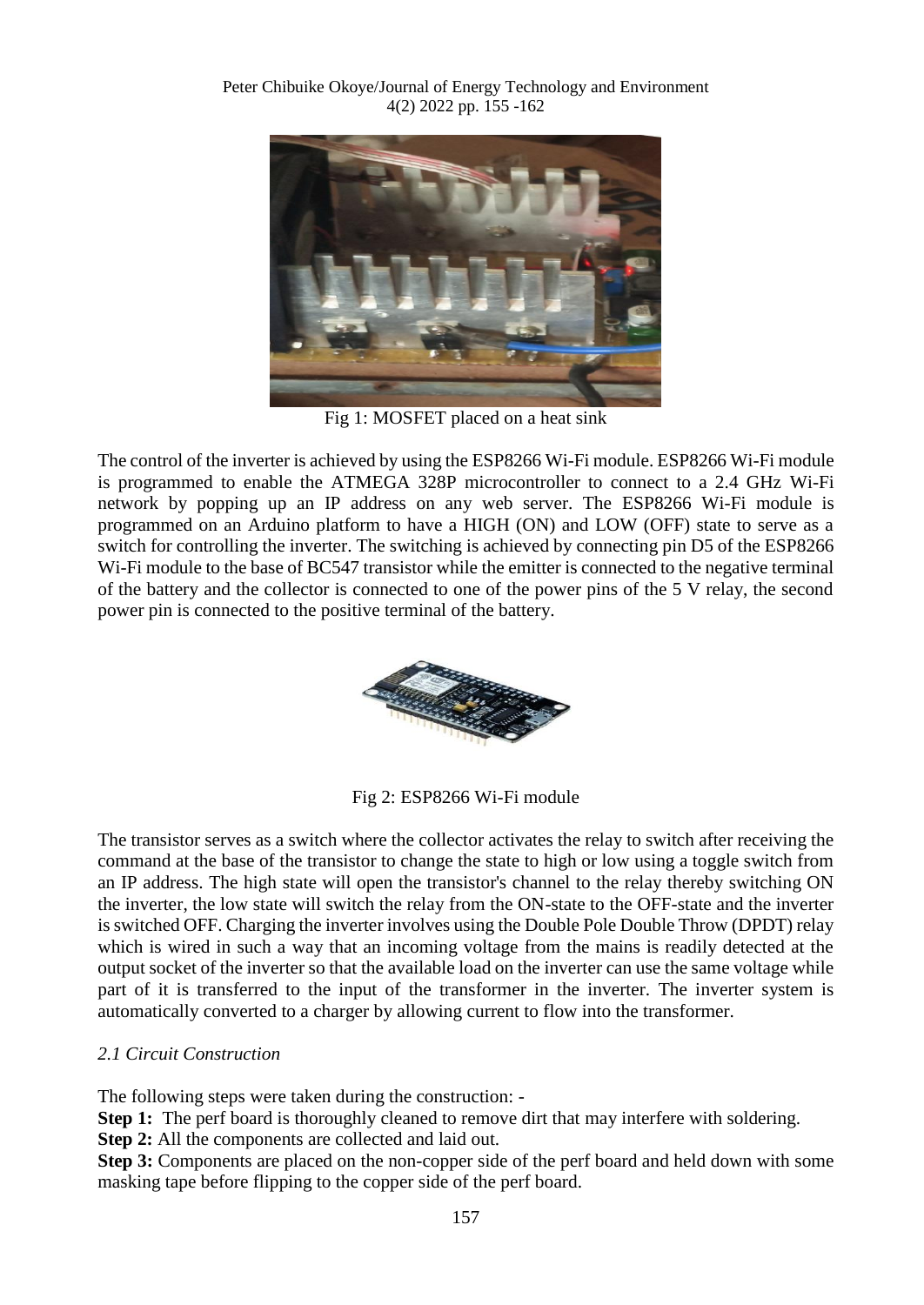**Step 4:** The soldering iron is heated up to a temperature that can melt the soldering lead before the components are soldered to the board.

**Step 5:** After soldering, the remaining component lead was cut off as close as reasonably possible to prevent bridging.

Step 6: Check for continuity is carried out after traces of excess hair size soldering lead were removed.



Fig 3: Block diagram of Wi-Fi controlled inverter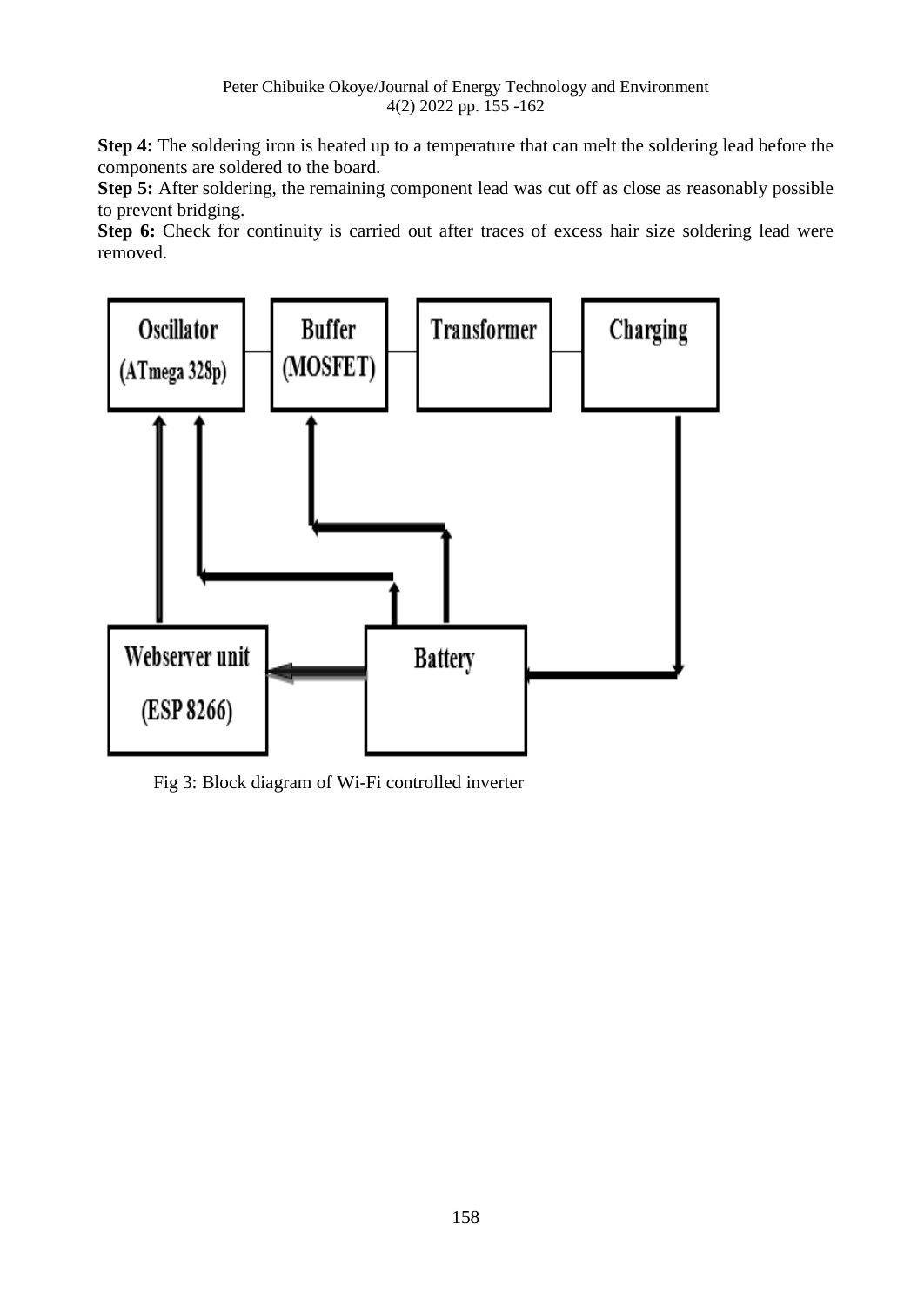

Fig 4: Circuit diagram of Wi-Fi controlled inverter simulated from Proteus

# **3. Results and Discussion**

The Wi-Fi-controlled inverter is tested and found to be working as expected. It is controlled with a toggle switch from a Wi-Fi network generated on a web browser. The Wi-Fi network is generated by programming ESP8266 module and ATMEGA 328P microcontroller in such a way that an IP address is popped up on the web browser. The programming is done on an Arduino platform to have an ON and OFF switch (toggle) on a web browser encoded in the program. When the inverter is connected to a 12v battery, it automatically enters a standby mode with a secured Wi-Fi connection. An android phone was used to connect to the Wi-Fi network by typing in the correct password. The interface shown in Fig. 3 popped up from Google Chrome web browser with the IP address 192.168.4.1. The Wi-Fi connection of the ESP 8266 module can be seen within a distance of 10m from the inverter. The inverter power can be activated and deactivated by multiple users if only they have the password to generate the required IP address that will display the toggle which serves as a switch for the inverter on any web server.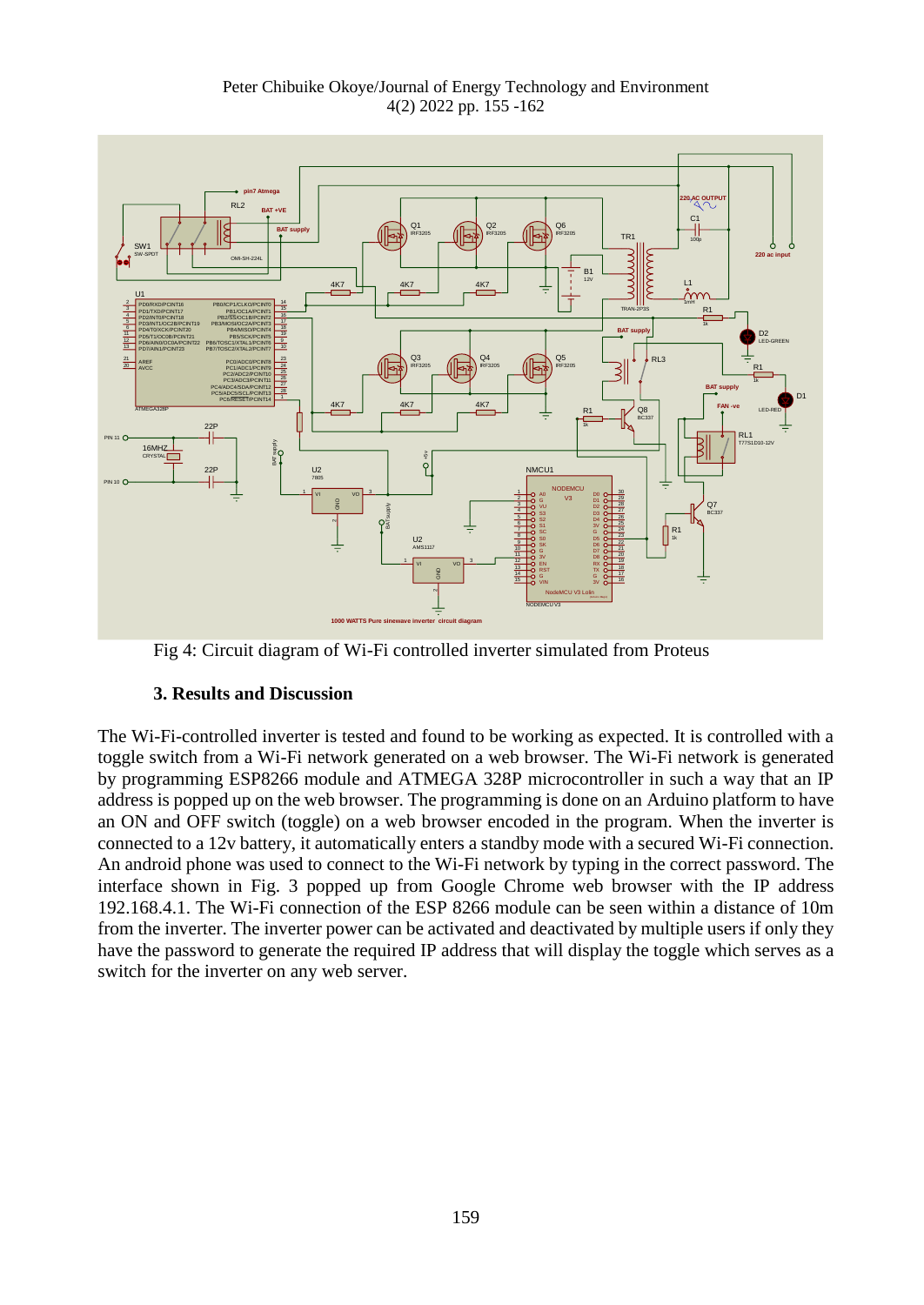Peter Chibuike Okoye/Journal of Energy Technology and Environment 4(2) 2022 pp. 155 -162





Fig 6: Inverter output with load

## **4. Conclusion**

The inverter was able to convert a 12V DC input into a 220V AC output voltage with a 50Hz frequency. Depending on the capacity of the battery, it can power electrical equipment rated at 1000W and below. Because of its inexpensive pricing and low maintenance cost when compared to other power supply options on the market, the inverter will help save money on energy usage. It is not compatible with three-phase equipment and appliances with voltages between 240 and 220 volts, or devices that operate at 60 Hz. Switching the inverter to the ON and OFF states is simple as it is controlled by a secured Wi-Fi and can only be controlled by persons who know the password.

### **References**

[1] K. Janardhan, A. Mittal, and A. Ojha, "Performance investigation of stand-alone solar photovoltaic system with single phase micro multilevel inverter," Energy Reports. 6 (2020) pp. 2044–2055. doi: 10.1016/j.egyr.2020.07.006.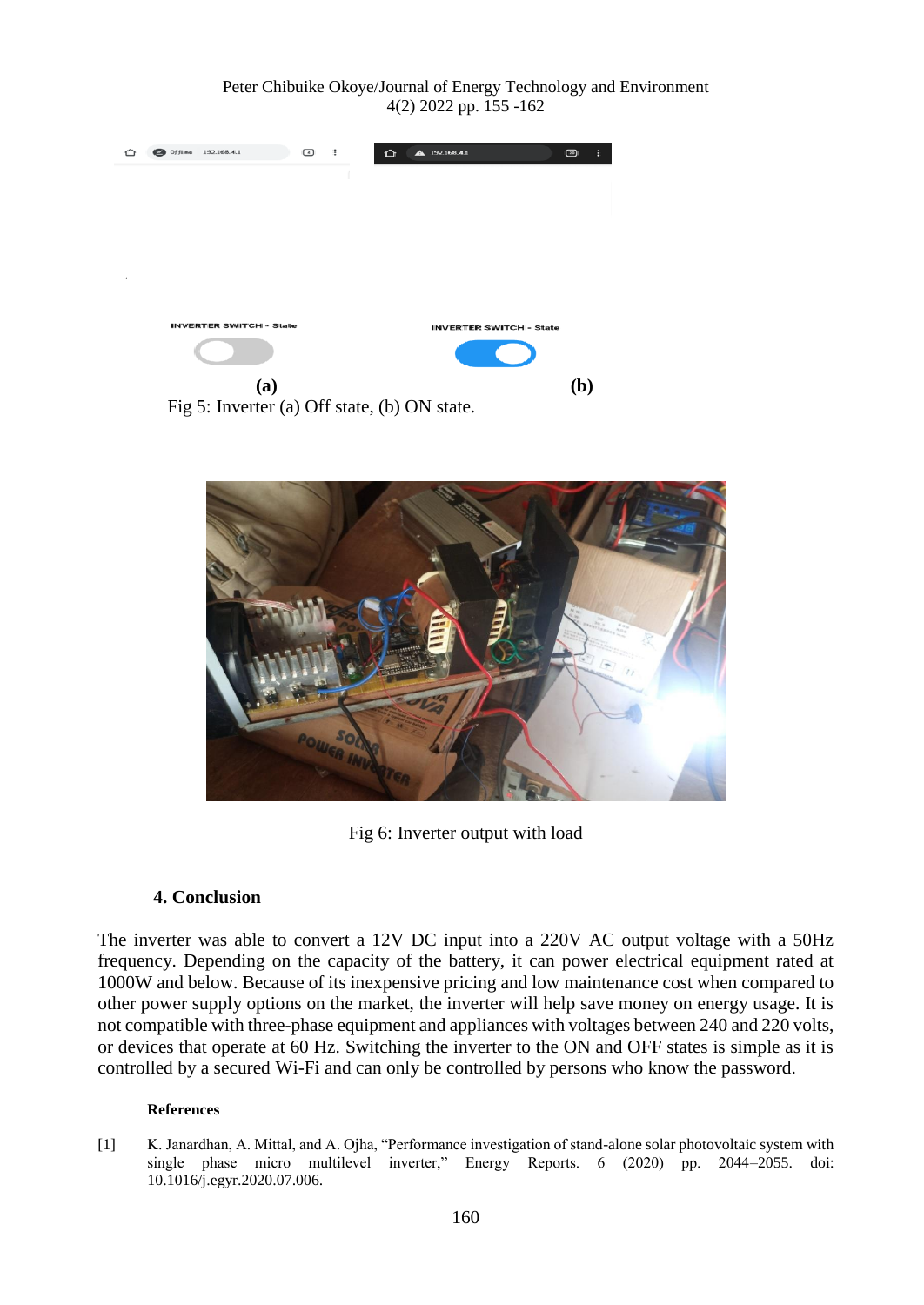- [2] I. G. Zurbriggen and M. Ordonez, "PV Energy harvesting under extremely fast changing irradiance: State-plane direct MPPT," *IEEE Trans. Ind. Electron.* 66 (2019) pp. 1852–1861. doi: 10.1109/TIE.2018.2838115.
- [3] [Y. Huang, F. Li,](https://www.sciencedirect.com/science/article/abs/pii/S0360319921050710#!) [X. Zhang,](https://www.sciencedirect.com/science/article/abs/pii/S0360319921050710#!) [R. Cai,](https://www.sciencedirect.com/science/article/abs/pii/S0360319921050710#!) [J. Chen,](https://www.sciencedirect.com/science/article/abs/pii/S0360319921050710#!) [J. Li,](https://www.sciencedirect.com/science/article/abs/pii/S0360319921050710#!) [X. Du,](https://www.sciencedirect.com/science/article/abs/pii/S0360319921050710#!) and [Z. Wang,](https://www.sciencedirect.com/science/article/abs/pii/S0360319921050710#!) "Cu vacancy engineering on facet dependent CuO to enhance water oxidation efficiency," *Int. J. Hydrogen Energy*. 47 (2022) pp. 9261-9272. doi:10.1016/j.ijhydene.2021.12.267.
- [4] K. Yan, Y. Du, and Z. Ren, "MPPT perturbation optimization of photovoltaic power systems based on solar irradiance data classification," *IEEE Trans. Sustain. Energy*. 10 (2019) pp. 514–521. doi: 10.1109/TSTE.2018.2834415.
- [5] E. B. Agyekum, V. I. Velkin, and I. Hossain, "Comparative evaluation of renewable energy scenario in Ghana," *IOP Conf. Ser. Mater. Sci. Eng.* 643 (2019). doi: 10.1088/1757-899X/643/1/012157.
- [6] M. Sakah, F. A. Diawuo, R. Katzenbach, and S. Gyamfi, "Towards a sustainable electrification in Ghana: A review of renewable energy deployment policies," *Renew. Sustain. Energy Rev.* 79 (2017) pp. 544–557, 2017. doi: 10.1016/j.rser.2017.05.090.
- [7] Y. Hua, M. Oliphant, and E. J. Hu, "Development of renewable energy in Australia and China: A comparison of policies and status," *Renew. Energy*. 85 (2016) pp. 1044–1051. doi: 10.1016/j.renene.2015.07.060.
- [8] H. Zhang, J. Chen, J. Yan, X. Song, R. Shibasaki, and J. Yan, "Urban power load profiles under ageing transition integrated with future EVs charging," *Adv. Appl. Energy*. 1 (2020) p. 100007. doi: 10.1016/j.adapen.2020.100007.
- [9] Z. Liu, S. Wang, M. Q. Lim, M. Kraft, and X. Wang, "Game theory-based renewable multi-energy system design and subsidy strategy optimization," *Adv. Appl. Energy*. 2 (2021) p. 100024. doi: 10.1016/j.adapen.2021.100024.
- [10] A. H. Schleifer, C. A. Murphy, W. J. Cole, and P. L. Denholm, "The evolving energy and capacity values of utility-scale PV-plus-battery hybrid system architectures," *Adv. Appl. Energy*. 2 (2021) p. 100015. doi: 10.1016/j.adapen.2021.100015.
- [11] J. Sun, M. Wu, H. Jiang, X. Fan, and T. Zhao, "Advances in the design and fabrication of high-performance flow battery electrodes for renewable energy storage," *Adv. Appl. Energy*. 2 (2021) p. 100016. doi: 10.1016/j.adapen.2021.100016.
- [12] L. Amabile, D. Bresch-Pietri, G. El Hajje, S. Labbé, and N. Petit, "Optimizing the self-consumption of residential photovoltaic energy and quantification of the impact of production forecast uncertainties," *Adv. Appl. Energy*. 2 (2021). doi: 10.1016/j.adapen.2021.100020.
- [13] M. Wei, S. H. Lee, T. Hong, B. Conlon, L. McKenzie, B. Hendron, and A. German, "Approaches to cost-effective near-net zero energy new homes with time-of-use value of energy and battery storage," *Adv. Appl. Energy*. 2 (2021) p. 100018. doi: 10.1016/j.adapen.2021.100018.
- [14] M. A. Pillai and E. Deenadayalan, "A review of acoustic energy harvesting," *Int. J. Precis. Eng. Manuf*. 15 (2014) pp. 949–965. doi: 10.1007/s12541-014-0422-x.
- [15] F. U. Khan and Izhar, "State of the art in acoustic energy harvesting," *J. Micromechanics Microengineering*. 25 (2015) p. 23001. doi: 10.1088/0960-1317/25/2/023001.
- [16] Y. Wang, X. Zhu, T. Zhang, S. Bano, H. Pan, L. Qi, Z. Zhang, and Y. Yuan, "A renewable low-frequency acoustic energy harvesting noise barrier for high-speed railways using a Helmholtz resonator and a PVDF film," *Appl. Energy*. 230 (2018) pp. 52–61. doi: 10.1016/j.apenergy.2018.08.080.
- [17] A. Hamdan, F. Mustapha, K. A. Ahmad, and A. S. Mohd Rafie, "A review on the micro energy harvester in Structural Health Monitoring (SHM) of biocomposite material for Vertical Axis Wind Turbine (VAWT) system: A Malaysia perspective," *Renew. Sustain. Energy Rev*. 35 (2014), pp. 23–30. doi: 10.1016/j.rser.2014.03.050.
- [18] A. Azam, A. Ahmed, H. Wang, Y. Wang, and Z. Zhang, "Knowledge structure and research progress in wind power generation (WPG) from 2005 to 2020 using CiteSpace based scientometric analysis," *J. Clean. Prod*. 295 (2021) p. 126496. doi: 10.1016/j.jclepro.2021.126496.
- [19] J. Kan, C. Fan, S. Wang, Z. Zhang, J. Wen, and L. Huang, "Study on a piezo-windmill for energy harvesting," *Renew. Energy*. 97 (2016) pp. 210–217. doi: 10.1016/j.renene.2016.05.055.
- [20] A. Truitt and S. N. Mahmoodi, "A review on active wind energy harvesting designs," *Int. J. Precis. Eng. Manuf*. 14 (2013) pp. 1667–1675. doi: 10.1007/s12541-013-0226-4.
- [21] H. Jia, X. Cheng, J. Zhu, Z. Li, and J. Guo, "Mathematical and experimental analysis on solar thermal energy harvesting performance of the textile-based solar thermal energy collector," *Renew. Energy*. 129 (2018) pp. 553–560. doi: 10.1016/j.renene.2018.05.097.
- [22] A. Harb, "Energy harvesting: State-of-the-art," *Renew. Energy*. 36 (2011) pp. 2641–2654. doi: 10.1016/j.renene.2010.06.014.
- [23] A. Azam, A. Ahmed, M. S. Kamran, L. Hai, Z. Zhang, and A. Ali, "Knowledge structuring for enhancing mechanical energy harvesting (MEH): An in-depth review from 2000 to 2020 using CiteSpace," *Renew. Sustain. Energy Rev*. 150 (2020) p. 111460. doi: 10.1016/j.rser.2021.111460.
- [24] J. Yan, Y. Yang, P. Elia Campana, and J. He, "City-level analysis of subsidy-free solar photovoltaic electricity